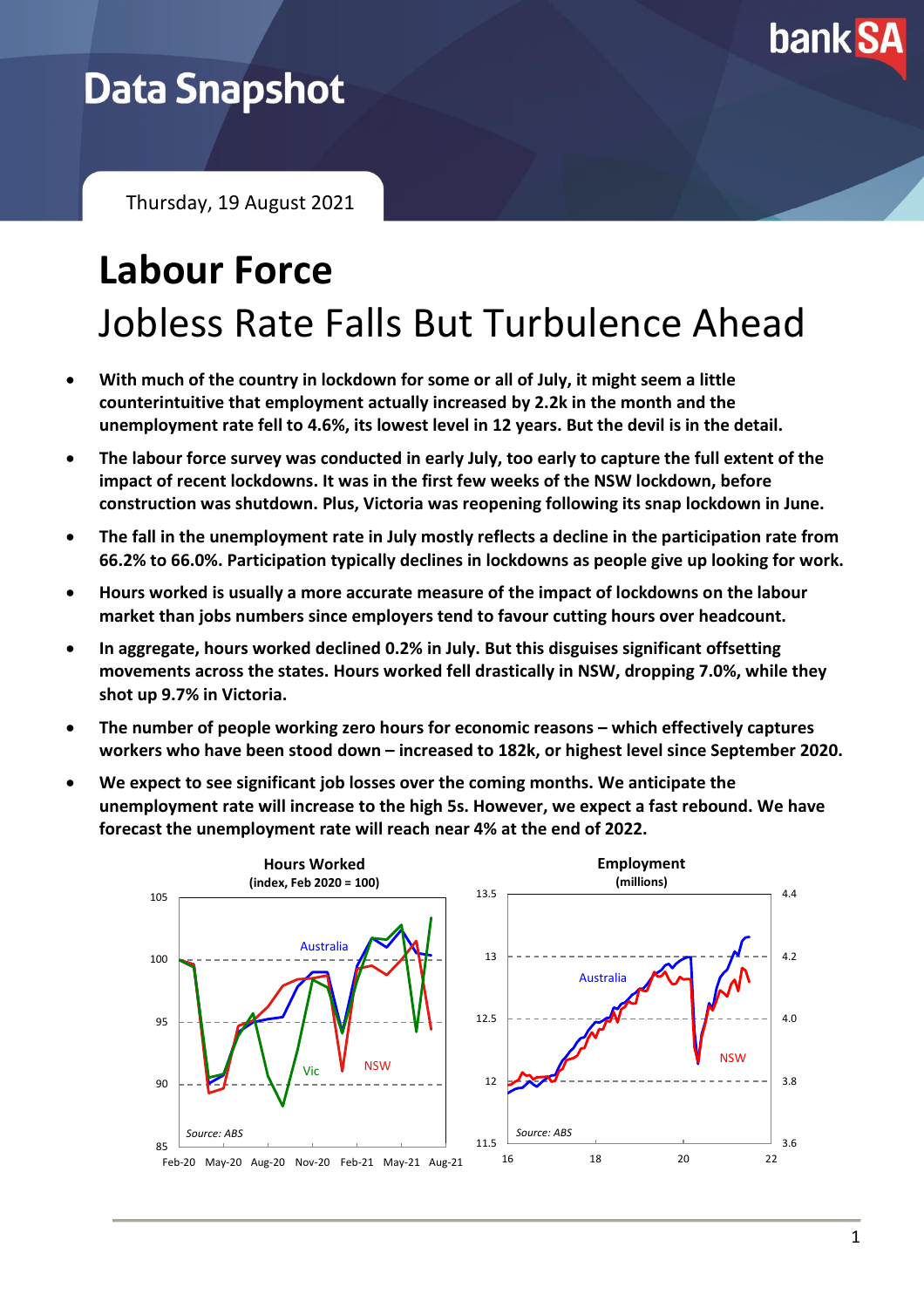With much of the country in lockdown in July, it might seem a little counterintuitive that employment actually increased by 2.2k in the month and the unemployment rate fell to 4.6%, its lowest level in 12 years. But the devil is in the detail.

The reference period for the labour force survey was 4–17 July, too early to capture the full extent of the impact of lockdowns around the country. This period was during the initial phase of the NSW lockdown, capturing the second and third week, and before construction was shutdown. Plus some of the deterioration in NSW was partly offset by a reopening boost from Victoria as it came out of its June lockdown.

We expect employment numbers will worsen markedly in the months ahead when the survey better captures the hit from lockdowns. But the start of the JobSaver scheme on 13 July will help limit the rise in unemployment in NSW.

#### **Full-time vs part-time**

Full-time jobs declined 4.2k in July, while part-time employment increased 6.4k. As a result, the total number of people employed increased to around 13.2 million – a record high. This partly reflects the strong momentum in the labour market in the lead up the recent disruptions.

Both part-time and full-time employment are higher than their pre-COVID level.

### **Unemployment rate**

The unemployment rate declined by 0.3 percentage points to 4.6% – the lowest level since December 2008 – a testament to the strength of the labour market in the lead up to the recent lockdowns. It marks a 2.8 percentage point decline from the 7.4% peak in the unemployment rate in July 2020.

While employment increased in the month, the fall in the unemployment rate mostly reflects a decline in the participation rate from 66.2% to 66.0%. The participation rate typically declines in lockdowns. People tend to stop looking for work during lockdowns, or might have to withdraw from the labour force temporarily because of caring responsibilities.



#### **The states**

NSW accounts for 31% of national employment, making what happens in the NSW jobs market a significant driver of the overall labour market for Australia. NSW 36.4k jobs in July reflecting the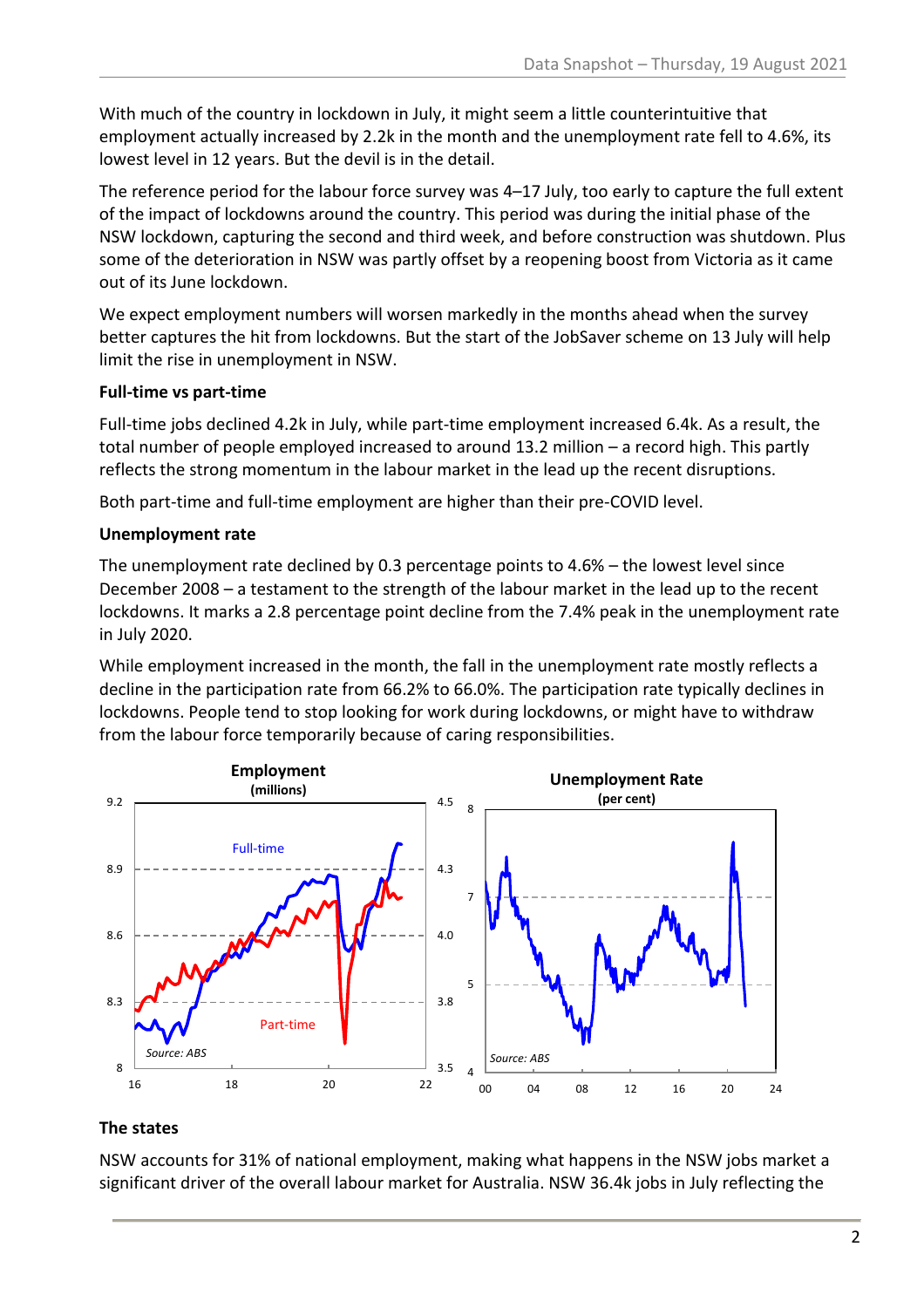impact of the lockdown.

We expect more job losses in NSW in the coming months. However, there early signs are that NSW businesses are responding by reducing hours worked more so than shedding stuff. Hours worked in NSW dropped a sharp 7.0% in July (see below). The JobSaver scheme began on 13 July, which will help cap a rise in unemployment in coming months in NSW, as it requires eligible businesses to not reduce headcount from this date to receive payments.

Queensland was the only other state to register a contraction in jobs in July. Jobs fell 6.6k in the month.

Jobs in Victoria rebounded in July, as the state emerged from its fourth lockdown on 11 June. Jobs jumped 16.0k in July, which more than made up for the 9.2k jobs lost in June.

Across other states and territories, jobs rose between 0.8k (Tasmania) and 10.7k (South Australia) in the month.



All states and territories had a 4 in front of their unemployment rate in July except for Queensland. The unemployment rate fell in NSW, SA, WA, ACT and the NT.

In NSW, it fell to 4.5%, which is the lowest rate since January 2020.

In SA, the unemployment rate fell from 5.3% in June to 4.7% in July, which is the lowest rate in 11½ years. South Australia's fall in the unemployment rate was all the more impressive because it was accompanied by a 0.3 percentage lift in the participation rate.

NSW meanwhile recorded a sharp drop in the participation rate, from 65.9% in June to 64.9% in July, which means the labour force shrunk and not as many jobs needed to be added to the economy to prevent the unemployment rate from rising or staying steady. NSW's participation rate is the lowest in a year and the size of the drop the biggest since April last year.

The unemployment rate is lowest in the ACT at 4.3% in July, down from 4.9% in June. The unemployment rose marginally in Victoria to 4.5% and Queensland to 5.2%. Tasmania's unemployment rate stayed steady at 4.5%.

### **Hours worked**

Hours worked tends to be a more accurate measure of the impact of lockdowns on the labour market than jobs numbers. This is because much of the adjustment in the labour market comes via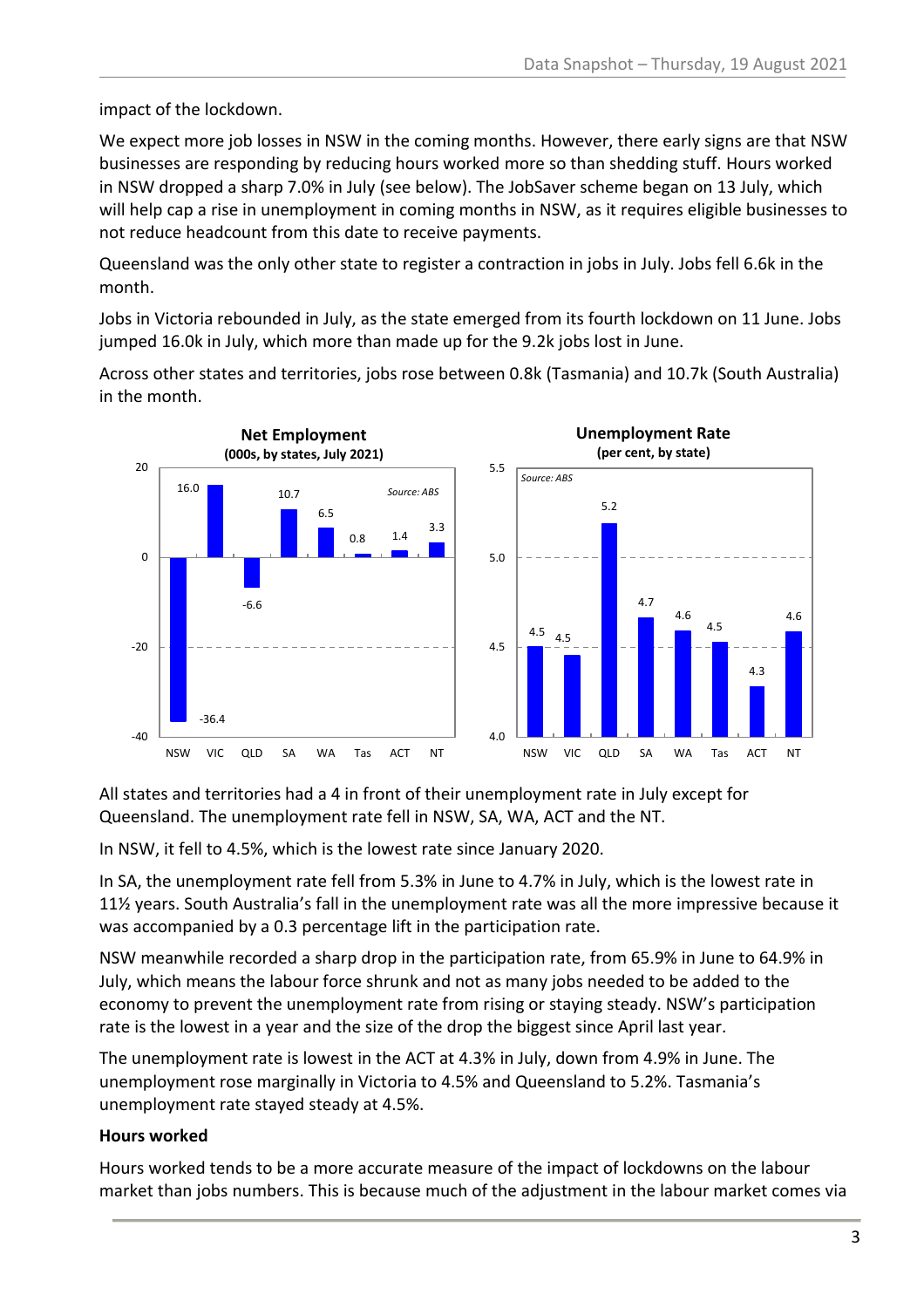employers cutting hours rather than headcount. Indeed, some government support, like the NSW JobSaver program, is designed to try to keep workers in jobs by requiring businesses to maintain headcount in order to qualify for the payment.

In aggregate, hours worked declined 0.2% in July. But this disguises significant offsetting movements across the states. Hours worked fell drastically in NSW – dropping 7.0% in the month. However, hours worked in NSW still remained higher than at the height of the national lockdown in April 2020 and in January 2021 – coinciding with the Northern beaches lockdown and a seasonal decline in hours worked alongside summer holidays. Meanwhile, hours worked in Victoria shot up 9.7% as the state bounced back from its snap lockdown in June.

Separately, the number of people working zero hours for economic reasons – which effectively captures workers who have been stood down – increased to 182k across the nation. This is the highest reading since September 2020, although is well down on the peak of 767k in April last year. In NSW, the number shot up from 14k in June to 117k in July, the highest print since May 2020.



#### **Other labour market measures**

Forward looking indicators of labour demand remain solid, reflecting the strong momentum in the economy in the lead up to the recent lockdowns. However, job ads edged lower in July for the first time since May 2020. That said, jobs ads were still well up on their pre-pandemic level at over 36% higher in July 2021 than February 2020.

Other measures of slack in the labour market also deteriorated a little in July. The underemployment rate increased 0.4 percentage points to 8.3% and the underutilisation rate edged up to 12.9%, although both remain well down on their respective peaks in 2020.

#### **Outlook**

We expect to see significant job losses over the coming months, as the stricter NSW lockdown starts to bite and the lockdown in Victoria impacts jobs. And as a result, we anticipate the unemployment could increase to the high 5s in the coming months, although this is much lower than the 7.4% peak in the unemployment rate last year. The impact of lockdowns will be partly cushioned by government support, labour shortages in pockets of the economy, and low interest rates.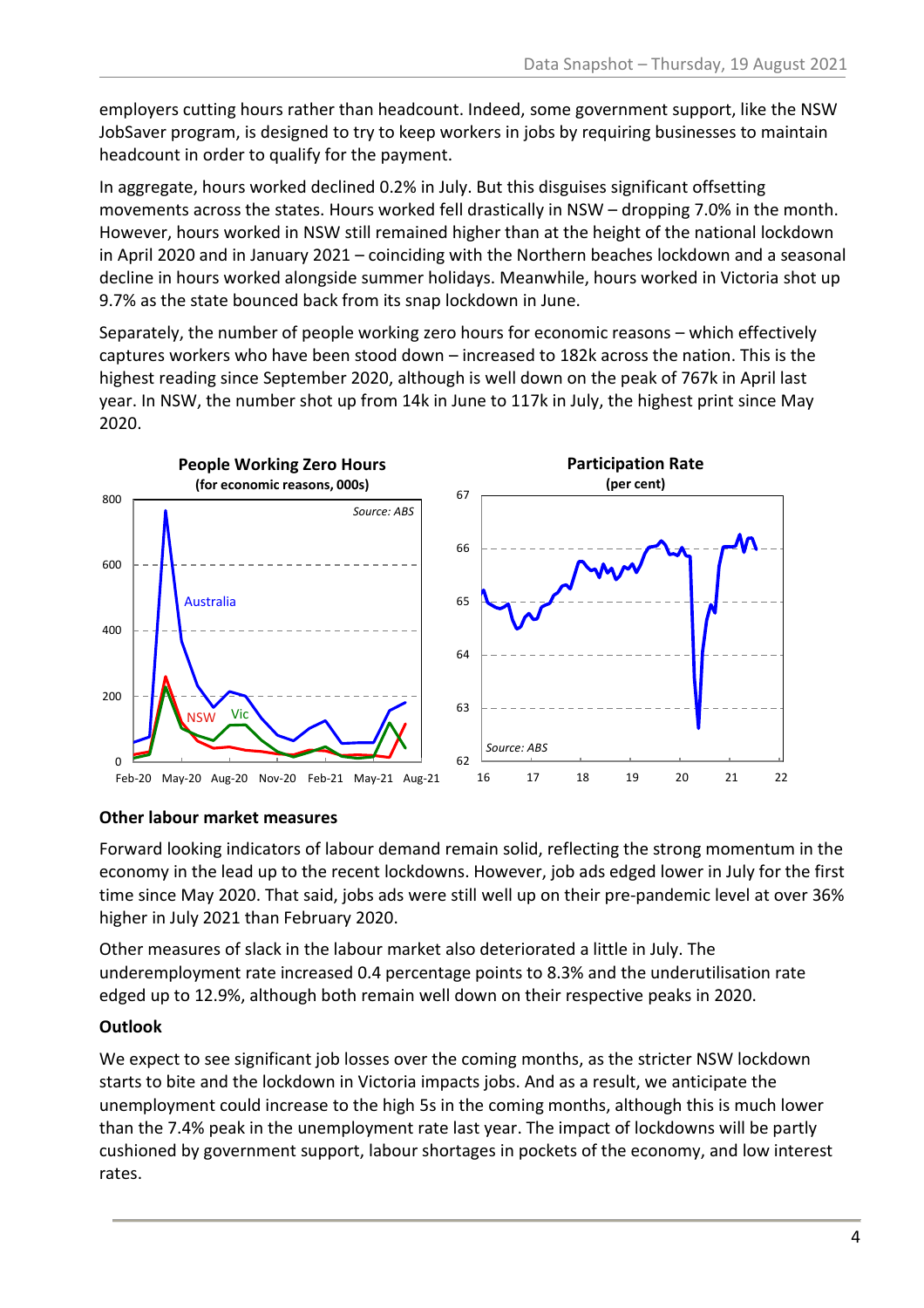However, once the economy reopens, we expect the jobs market to rebound quickly, and that the unemployment rate will resume its downwards trajectory. We expect the unemployment rate will reach near 4% at the end of 2022.

> **Besa Deda and Matthew Bunny** Ph: (02) 8254 3251